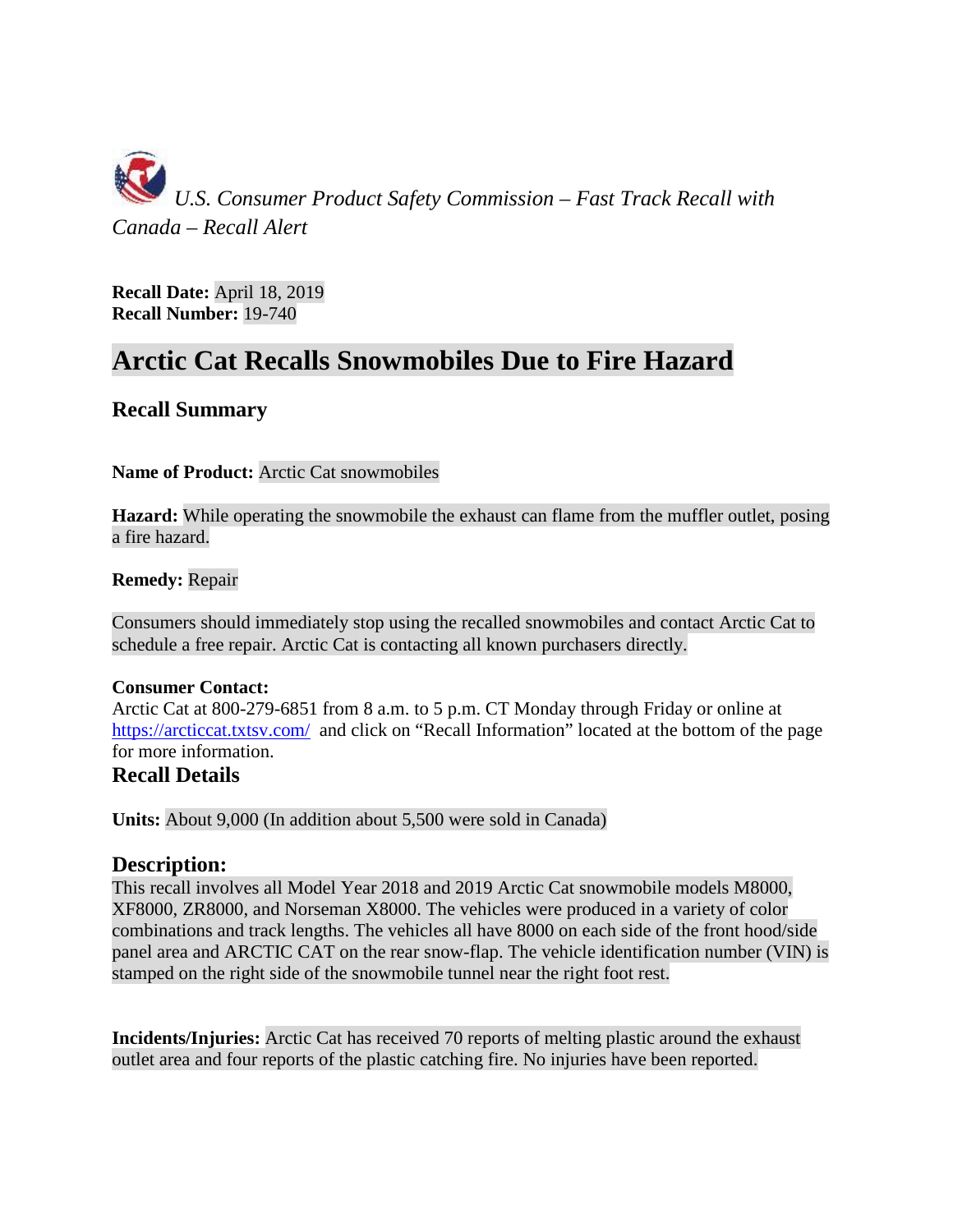**Sold At:** Arctic Cat dealers nationwide from January 2017 through February 2019 for between about \$13,800 and \$18,000

**Manufacturer:** Arctic Cat Inc., of Thief River Falls, Minn.

**Manufactured in:** United States

**In Conjunction With:** Canada

Transport Canada's press release is available at: [http://wwwapps.tc.gc.ca/Saf-Sec-Sur/7/VRDB-](http://wwwapps.tc.gc.ca/Saf-Sec-Sur/7/VRDB-BDRV/search-recherche/detail.aspx?lang=eng&mk=-1&md=&fy=0&ty=9999&ft=&ls=0&sy=0&as=1&rn=2019102)[BDRV/search-recherche/detail.aspx?lang=eng&mk=-](http://wwwapps.tc.gc.ca/Saf-Sec-Sur/7/VRDB-BDRV/search-recherche/detail.aspx?lang=eng&mk=-1&md=&fy=0&ty=9999&ft=&ls=0&sy=0&as=1&rn=2019102) [1&md=&fy=0&ty=9999&ft=&ls=0&sy=0&as=1&rn=2019102](http://wwwapps.tc.gc.ca/Saf-Sec-Sur/7/VRDB-BDRV/search-recherche/detail.aspx?lang=eng&mk=-1&md=&fy=0&ty=9999&ft=&ls=0&sy=0&as=1&rn=2019102)

# **Photos**



Photo 1: 2019 M8000 Alpha I 165"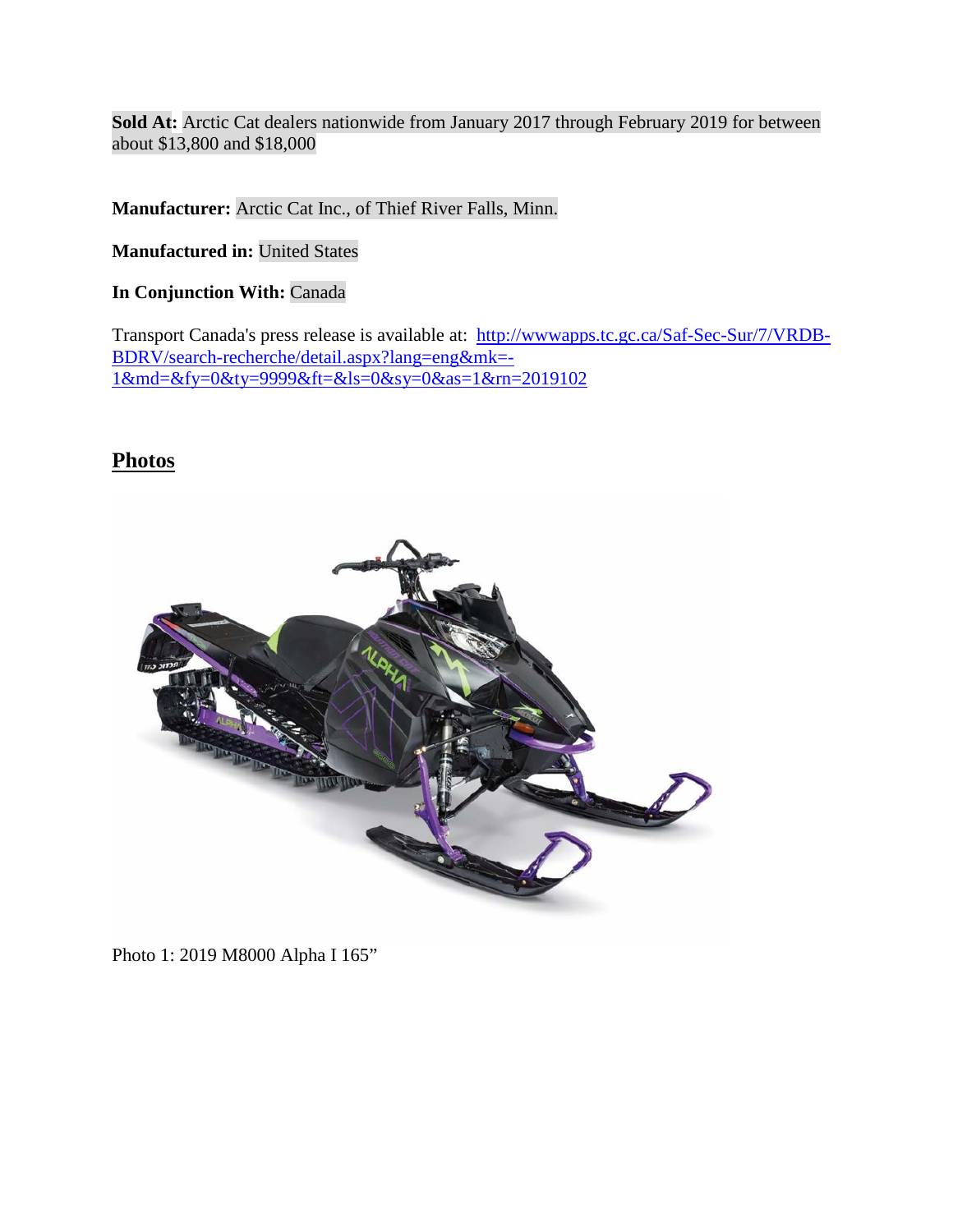

Photo 2: 2018 M8000 MC 153"



Photo 3: 2019 Norseman X8000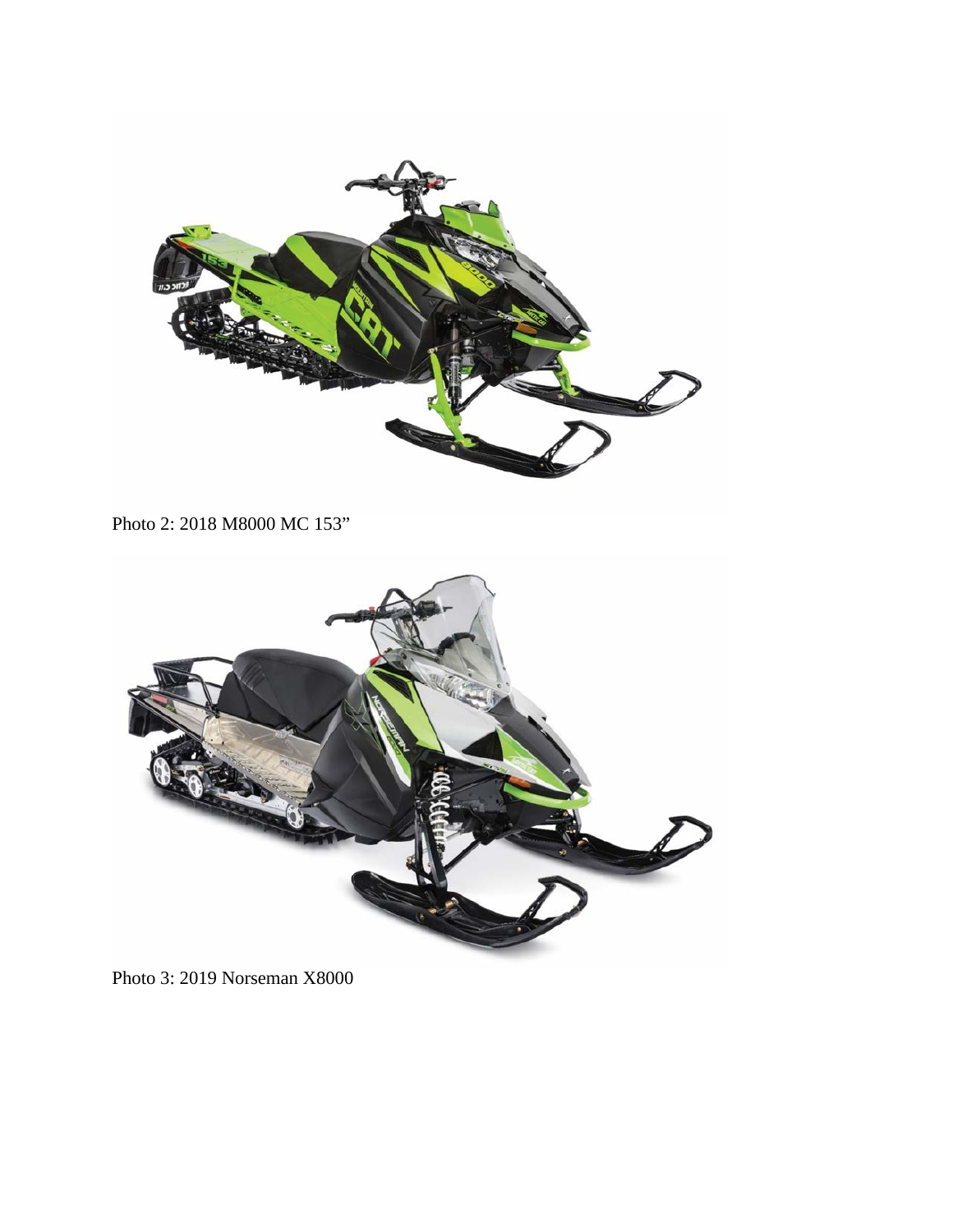

Photo 4: 2018 XF 8000 High Country 141"



Photo 5: 2019 XF 8000 High Country 141"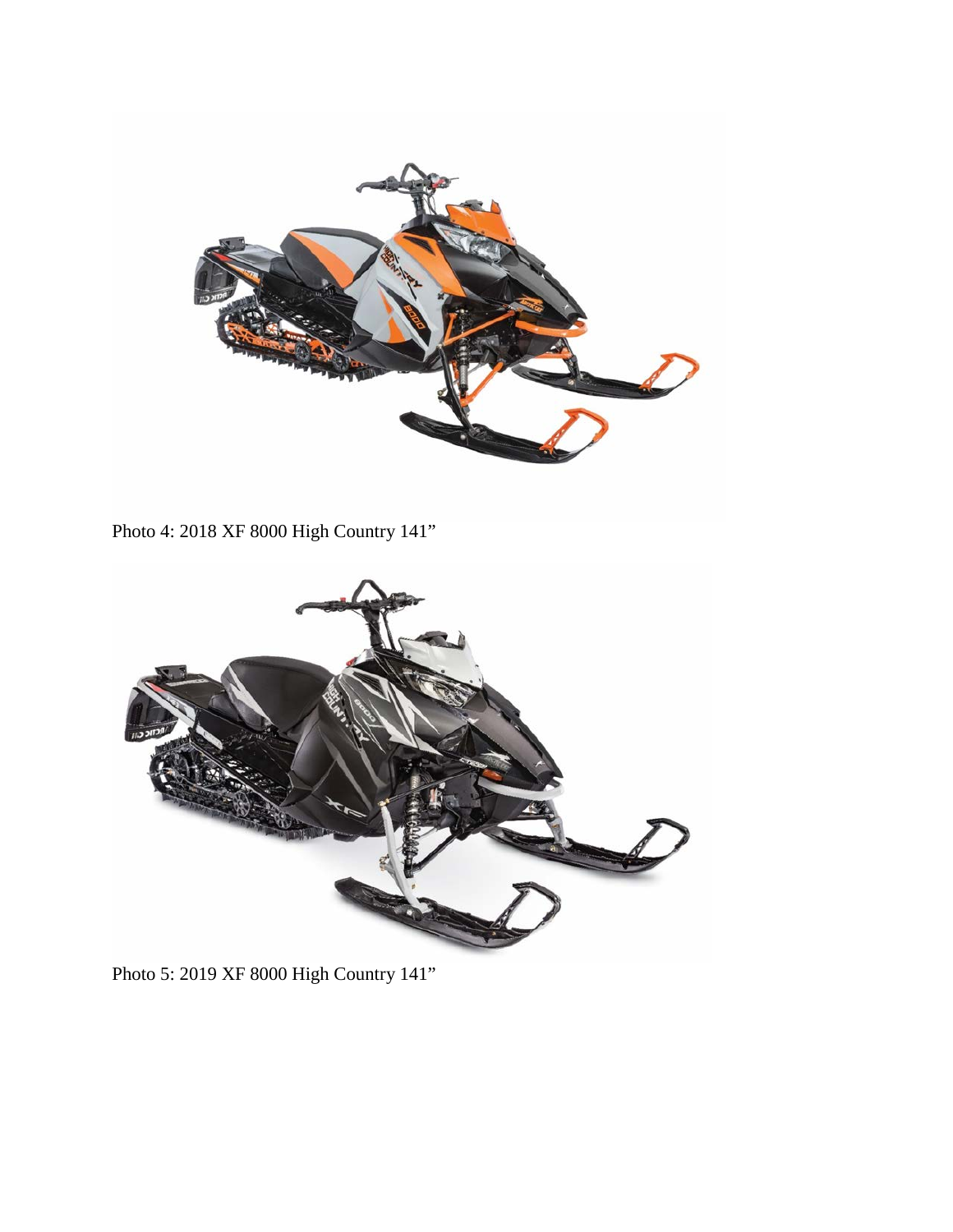

Photo 6: 2019 ZR 8000 LTD 137"



Photo 7: 2018 ZR 8000 RR 137"

**Footer**